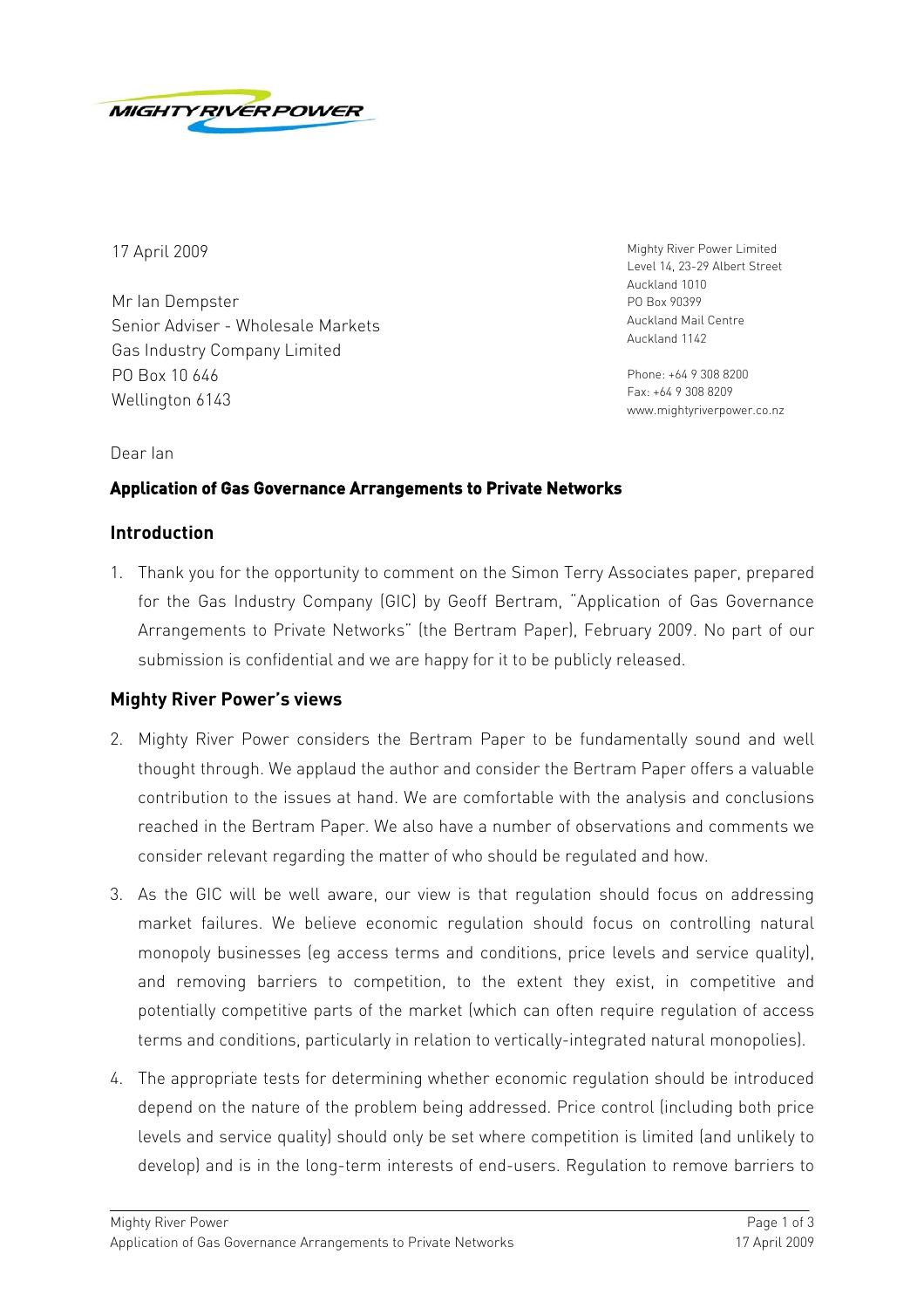competition (eg network access regulation and switching rules) should be introduced where it can promote competition for the long-term interests of end-users.

- 5. There can be instances where firms in competitive markets should be regulated in order to remove barriers to competition. The requirement, under the Telecommunications Act 2001, for telecommunications firms to enable number portability is one such example. Participation in the Gas Registry, as part of the Gas (Switching Arrangement) Rules 2008, is another example. We are firmly of the opinion that the Gas Registry was designed as the database of record for all Gas Installation Control Points including those on the Nova Gas networks. We are therefore firmly of the opinion that the population and maintenance of the Gas Registry within the Gas (Switching Arrangement) Rules 2008 should apply to all gas end users including those on the Nova Gas networks.
- 6. We accept conceptually, that there can be instances where infrastructure competition or substitutability address concerns about network natural monopoly characteristics. This tends to occur in network markets which are subject to significant technological change eg the telecommunications industry. We are aware, for example, that the ACCC has removed certain access obligations on Telstra in certain CBD areas where there is sufficient infrastructure-based competition. Such circumstances are most unlikely to arise in sectors such as the gas and electricity industries. That said, there are some instances where our generation business has the opportunity to connect new generation to the local electricity lines business or Transpower, and this helps mitigate their substantial market power/market dominance, but it by no means fully addresses natural monopoly problems, and tends to be the exception rather than the rule.
- 7. We agree with the Bertram Paper that bypass networks (such as that of Nova) can develop as a consequence of market inefficiencies (excess incumbent network operator costs/prices). We are also of the view that where a bypass network operator exists – leveraging off the incumbent's natural monopoly situation – the ensuing duopoly situation does not necessarily mean there are no network issues (around access, pricing, and service quality) that need addressing. This is a situation that needs to be considered on a case-by-case basis.